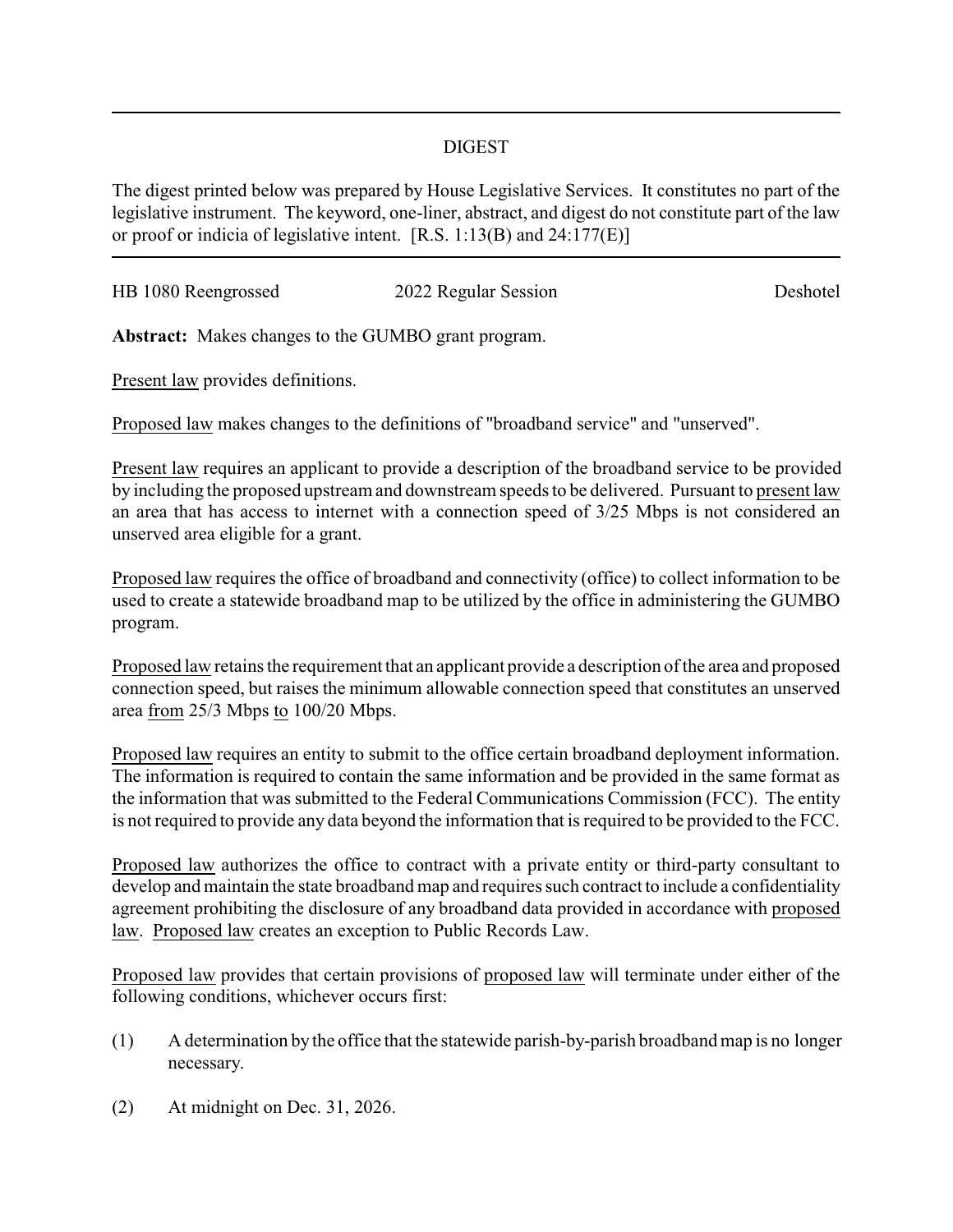Proposed law authorizes the office to promulgate any necessary rules in accordance with the Administrative Procedure Act.

Present law provides a procedure for protest by the provider and requires the provider to attest that all information is correct. Proposed law retains present law, and specifies that a protest can only be brought to challenge the determination of an area as unserved. Proposed law further modifies the protest process by making changes relative to various time limits.

Present law allows for judicial review of a decision made by the office relative to an award. Proposed law retains present law but limits the grounds for challenge.

Present law requires grant recipients to offer proposed advertised minimum download and minimum upload speeds. Present law requires grant recipients that have offered broadband services to at least 1,000 consumers for at least 5 consecutive years to offer broadband service at prices consistent with offers to consumers in other areas of the state. Present law requires a grant recipient to provide to the office, annually, evidence consistent with FCC attestation that the grant recipient is making available the proposed advertised speed, or a faster speed, as contained in the grant agreement.

Proposed law authorizes the office to require grant recipients to submit a report for each funded project for the duration of the grant agreement.

Present law allows the office to use up to 1% of the appropriate funds to administer the program.

Proposed law raises the cap on the administrative fee from 1% to 2% and specifies that the additional 1% is not to be used for in-office personnel positions.

(Amends R.S. 44:4.1(B)(35) and R.S. 51:2370.2(intro. para.), (2), and (16), 2370.3(A) and (E), 2370.4(A)(intro. para.) and (12), (B), and (C)(1), 2370.5(A), (B)(intro. para.), (D), (E), (H), (I), and (J), 2370.9, 2370.13, and 2370.16; Adds R.S. 51: 2370.3(H) and (I))

## Summary of Amendments Adopted by House

The House Floor Amendments to the engrossed bill:

- 1. Make technical changes.
- 2. Provide that an entity is not required to provide any data beyond what is required to be provided to the FCC.
- 3. Authorize the office to contract with a private entity or third-party consultant to develop and maintain the state broadband map and require such contract to include a confidentiality agreement.
- 4. Provide that certain provisions of proposed law will terminate for either a determination by the office that a statewide parish-by-parish broadband map is necessaryor byDec. 31,